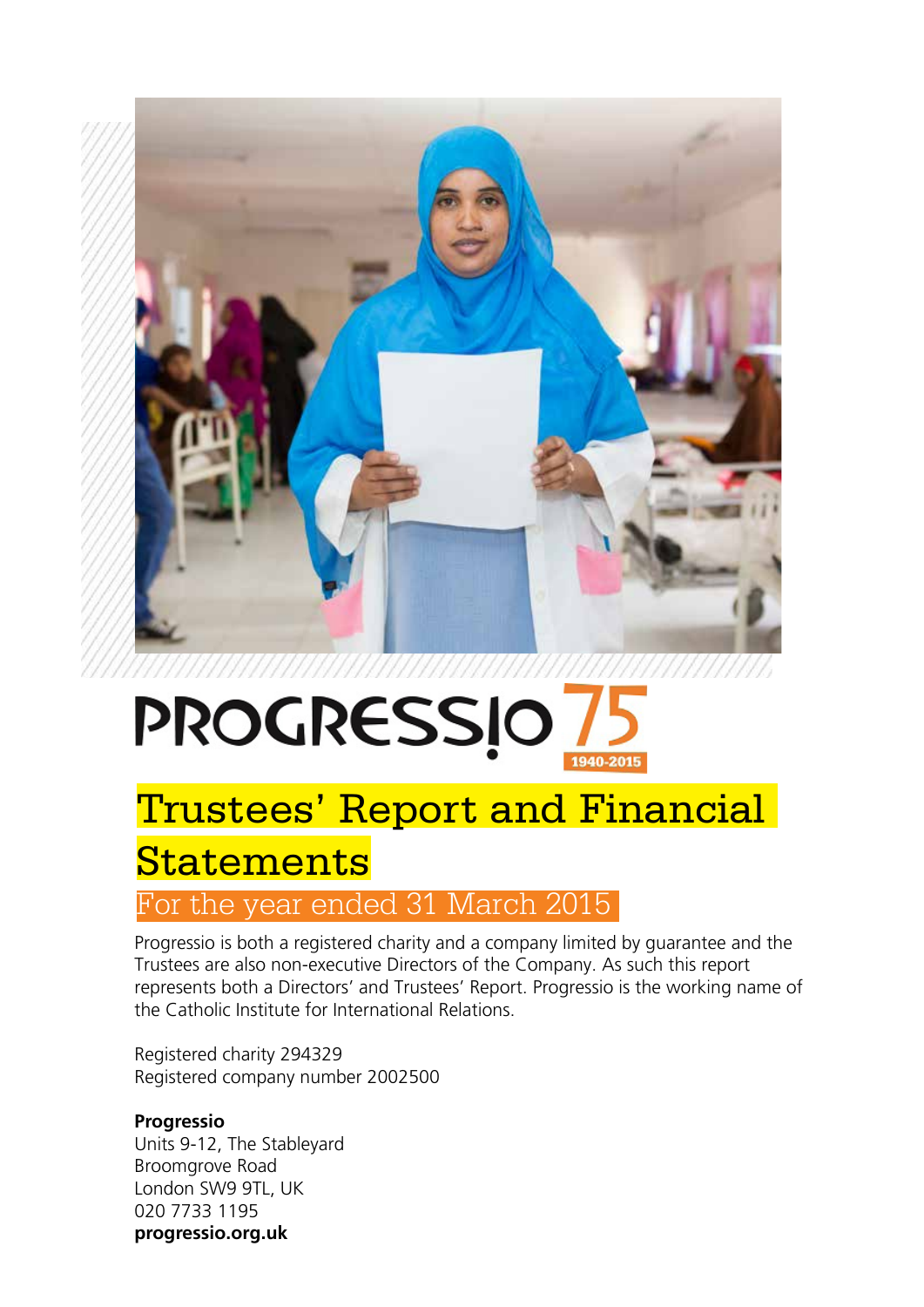# **PROGRESSIO**

Progressio is a UK-based organisation with Catholic roots, working internationally to help people, especially women, gain power over their lives and overcome the barriers that keep them poor and deny them their rights. We don't impose solutions – we ask people what needs to change, and give them the right help so they can make it happen.

We work for gender justice. Women make up 50% of the population but account for 60% of the world's extreme poor and suffer widespread discrimination including high-levels of sexual violence in the countries where we work.

We develop respectful, long-term partnerships with local organisations and community groups. We provide them with practical support through expert development workers, who share skills, know-how and training. Over 90% of our development workers are from the Global South. They range from agro-ecologists to marketing specialists; from human rights activists to HIV advisers.

We also support local partners and communities through young adult volunteers in the ICS (International Citizen Service) programme, half of whom are from the UK and half of whom are local. Working together in this way, we can costeffectively help to improve the lives of thousands of people.

Progressio builds the ability of people and of communities to tackle poverty and injustice. That means not only teaching practical skills but also giving people the ability and confidence to stand up for their rights and tackle the unjust systems and policies that keep them poor. By bringing the voices of poor and marginalised people to policymaking processes, we help to ensure decision making is resolutely pro-poor. This is backed up by public campaigning in the UK on issues like women's participation, food, climate change and access to water.

# **Organisational information:**

# **President**

His Eminence Cardinal Cormac Murphy O'Connor

#### **Trustees**

Martin McEnery, Chair Michael Doris, Treasurer Chris Smith (re-elected for 2 years, October 2014) Kevin Tunnard Carolyn Williams Jean Casey (elected for 3 years, October 2014) Ranila Ravi-Burslem (elected for 3 years, October 2014)

Rocco Blume (co-opted December 2014) Belinda Calaguas (co-opted December 2014) Lynda Kerley (co-opted December 2014)

Dennis Sewell, (resigned, June 2014) John Barker (resigned, October 2014) Dan Cook (resigned October 2014) Susana Edjang (resigned, June 2014) Andy Waites (resigned October 2014) Rukayah Sarumi (resigned January 2015)

# **Senior Staff**

Mark Lister, Chief Executive James Collins, Director of Finance and Administration Gemma Hayes, Director of International Programmes Lizzette Robleto de Howarth, Head of Policy

Dan Hale, Campaigns and Communications Manager (left December 2014) Sarah Sandon, Head of Fundraising (left September 2014)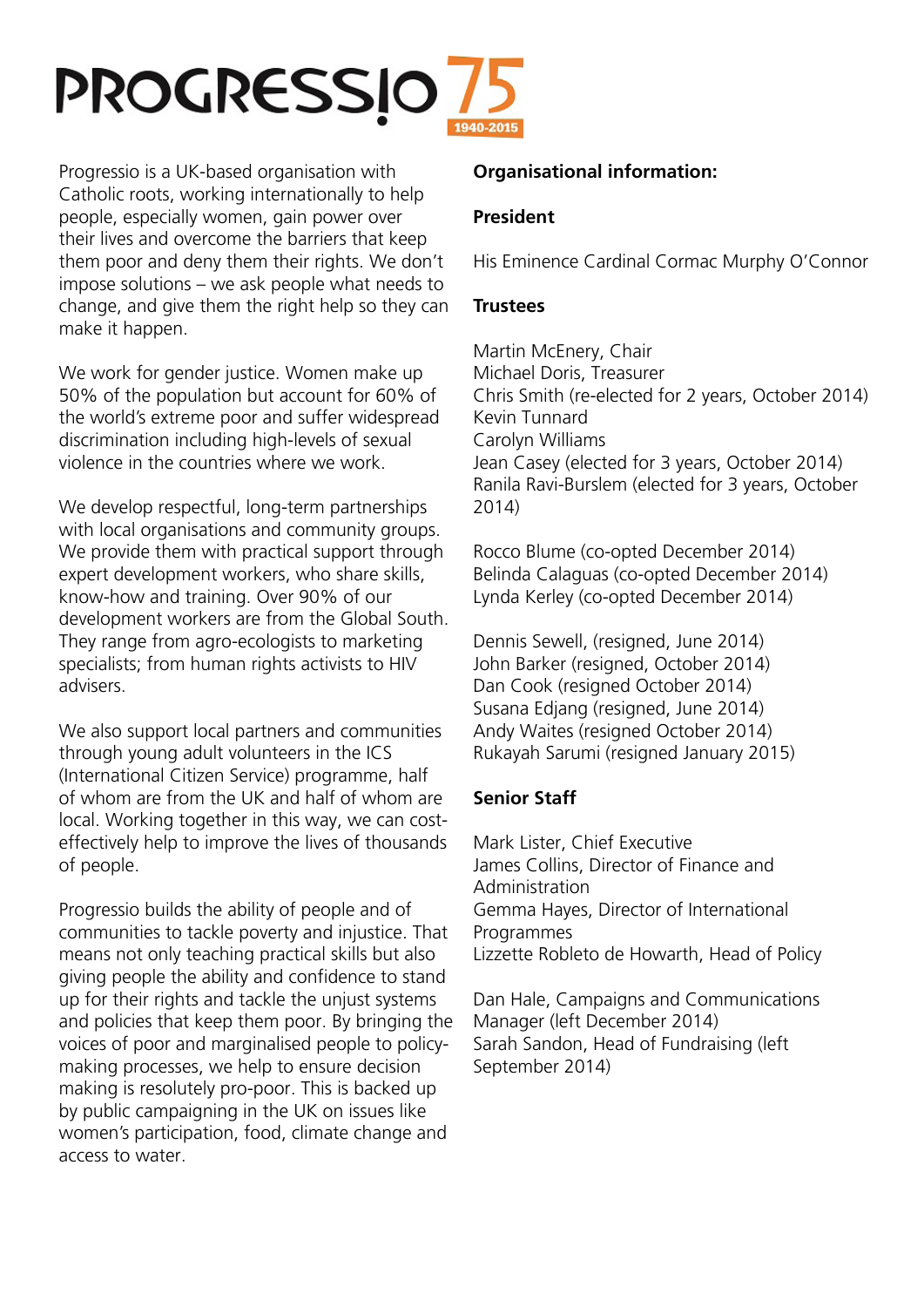

Once again it has been a year of considerable change externally - in the world of development and development funding – and internally, within Progressio. All the while we have continued to focus on our work amongst marginalised communities and on ensuring that their voice is heard across the world. Here are some of the highlights from the year:

# **Our programmatic work**

In Yemen we worked in the year with staff at the Reach Out Foundation for Human Development on their gender-based violence programme to enable them to promote rights and methods of behavioural change with key stakeholders and the community.

In Somaliland we have worked to build the governance and management capacity of the Somaliland National Human Rights Commission.

# **Some highlights in our work on raising awareness of HIV and AIDS**

In Somaliland, our longstanding work supporting the Somaliland National Aids Programme to establish a testing and treatment service continued in the year. Alongside further training for hospital nurses, Progressio sponsored new training for counsellors to offer support to people with AIDS in the community and thus develop community-based prevention. This national programme, heavily supported by Progressio through development workers and funding, has made a major contribution to keeping the impact of AIDS at low levels compared with the epidemics in many other African countries.

In the recently completed phase of our HIV and AIDS project in prisons in Zimbabwe, the evaluation showed that the percentage of prisoners reporting positive HIV-prevention practices increased from 58% in mid-2011 to 75% by mid-2014.

#### **Highlights of our work on sustainable environment**

In Malawi we have provided training in environmental agricultural livelihoods and in savings and loans which has resulted in 1,650 households no longer reporting poverty as a pressing need.

In Zimbabwe similar work with 600 farmers has resulted in greatly improved harvest yields of between two and three tons per hectare compared to a conventional farmer yielding 0.3 tons per hectare on similar land.

# **International Citizens Service (ICS):**

This year ICS has continued to be very successful, raising our profile with young people in the UK and integrating well with our work with our local partners. We have managed a total of 279 UK volunteers in placements in Malawi, Zimbabwe, Honduras, Nicaragua and El Salvador. In each country the UK volunteers work alongside local volunteers, of whom there were 330 last year.

The future of our ICS programme is looking strong for the next year.

**"Young Progressio ICS volunteers have given us a presence in the community... Before ICS, we did not have the capacity or the idea to engage young people through schools... With the ICS volunteers, we are now working in 20 schools and delivering life-saving information and training to a much wider audience at a key stage in their** 

**lives." -** Dominic Nyirongo, Executive Director of Ungweru, of Progressio's Malawi ICS partners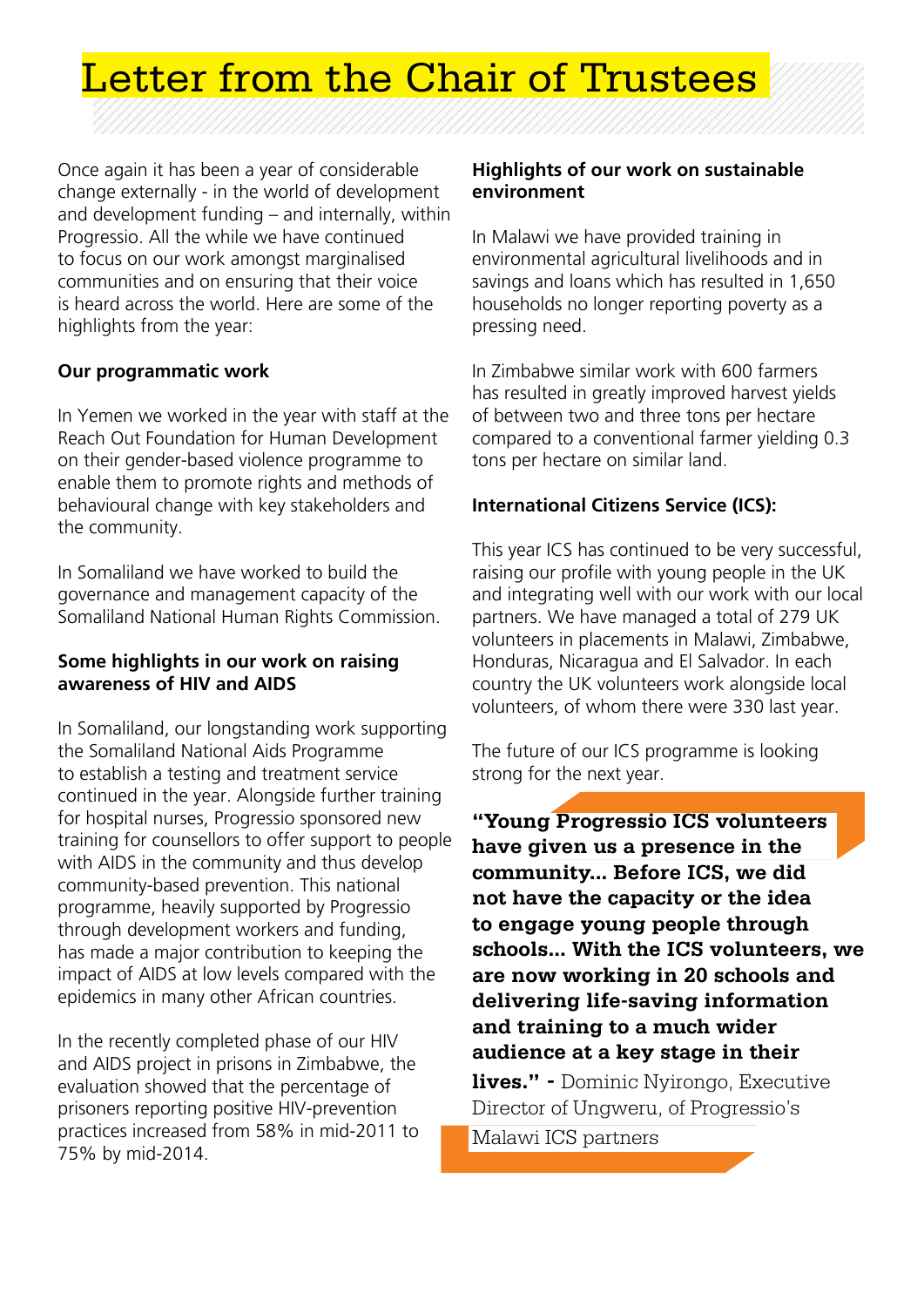# **Highlights of our international policy work:**

The policy team hosted a successful event at the UN Commission on the Status of Women in New York looking at women's and girls' Sexual and Reproductive Health and Rights.

We submitted a written statement on "Faith & Social Norms, Women's Rights, Natural Resource Management and the Role of the Private Sector as a Development Player" to the UN 58th Commission on Status of Women (CSW) Committee which was accepted and distributed to policy makers.

We delivered a total of 42 policy interventions, including meetings with MPs on select committees and briefings on women's rights for the UN, maintaining the main focus on gender justice in fragile states.

# **Fundraising**

Fundraising remains a key challenge for Progressio, as it does across the charity sector. We have continued to implement fresh approaches and new strategies. We are building up our expertise in this area, ensuring we recover our core costs from donors where possible, and we are broadening our networks of partners and donors. These efforts continue into this current year.

In March we organised an event at the House of Lords, hosted by Baroness Lister of Burtersett, for women in business and aimed at gaining their interest and commitment to Progressio, to our aims and to our finance needs.

# **Campaigning and Communications**

We have improved our ability to measure evidence and stories of the impact of our projects. Our campaigners played a significant part in lobbying 330 MPs on climate change.

We are delighted that following pressure and support from many including ourselves Parliament has enshrined the 0.7% law - putting into legislation the commitment to spend at least 0.7% of national income on overseas aid.

A major upgrade of our website ensures use on mobiles and tablets and this is now becoming the main way that supporters find out about Progressio.

We are looking forward to receiving and working with the new Sustainable Development Goals after they are decided in New York at the end of September.

# **Our New Strategy**

The year has seen us further develop and implement our current strategy

• Work on themes of Good Governance & Gender Justice, and on Sustainable Environments & Rural Livelihoods;

• An increased focus on fragile states and the African continent;

• Work in particular with women and young people.

We have continued to update and clarify our identity as a faith organisation and to re-energise our relationship with the Catholic Church.

# **Thank you**

On behalf of the Board, I thank all of our staff both overseas and in the UK for their dedication and commitment in this challenging year. Furthermore I'd like to thank all our supporters and donors, large and small, for your contributions which have enabled us to complete a year of change, consolidation, and progress, together with considerable successful delivery.

Martin McEnery, Chair of Trustees

Martin Eury.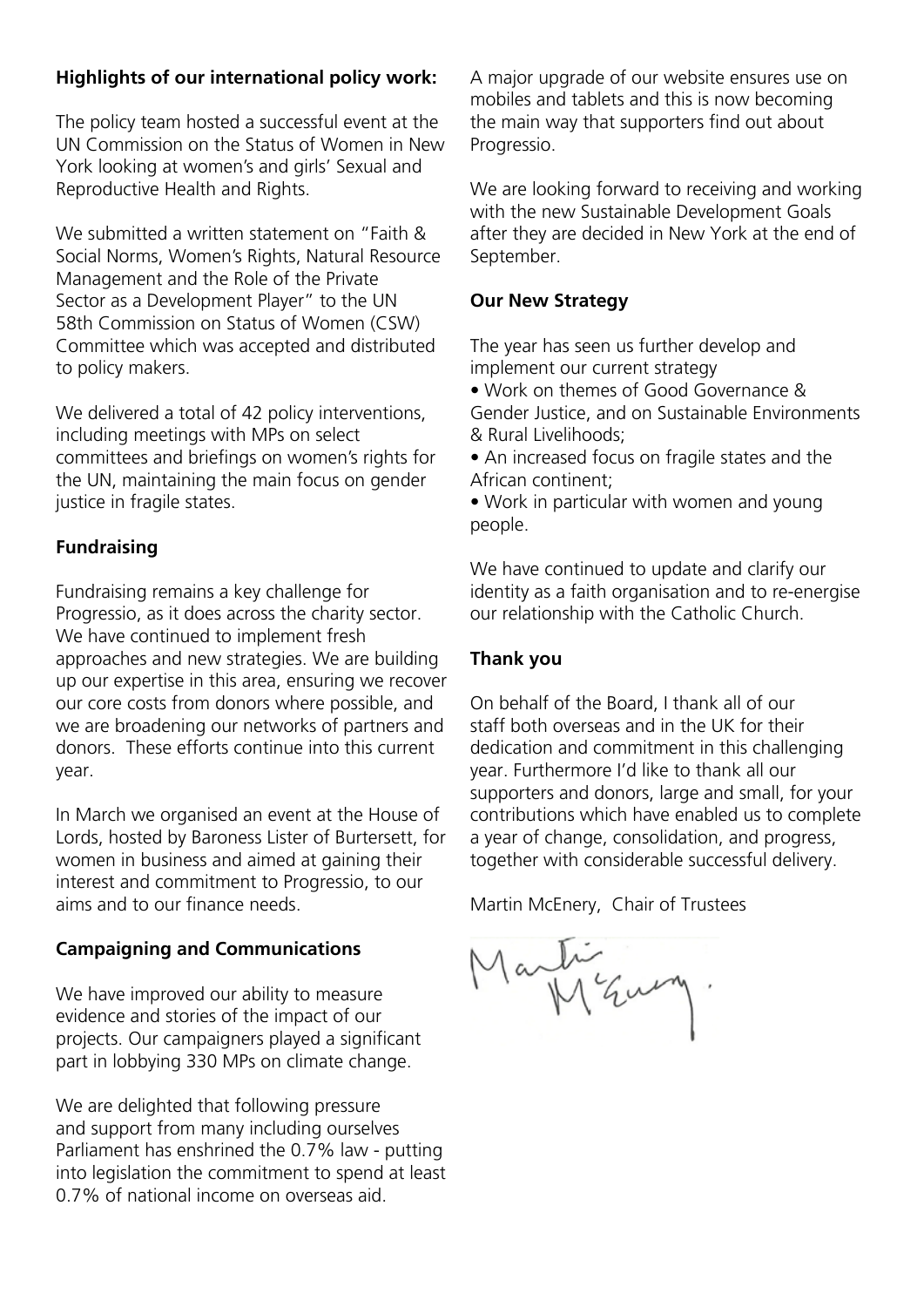# About Progressio

# **Vision**

A world in which marginalised people take into their own hands the power to transform their own lives.

# **Mission**

We equip some of the poorest and most marginalised people, especially women, to claim their rights and overcome the causes of poverty, injustice or exploitation.

We do this by listening closely to our community partners, sharing skills and strengthening voices so that people can transform unjust power structures.

# **Values**

Respecting dignity, standing in solidarity, acting boldly.

Our values are inspired by our Catholic roots and particularly Catholic Social Teaching. We seek to speak to all people and identify the common ground where people of any background can work together to tackle poverty and injustice. Working with and for people of all faiths and none is important to us.

# **How we work**

Imposed solutions, however well meaning, are not the answer to tackling the complex root causes of poverty and injustice. Progressio believes that to ensure full human development, people must be authors of their own future and have the power to address their own problems. That is why we work through skilled development workers and young adult volunteers working with local organisations to benefit poor and marginalised communities in developing countries. We seek to build and strengthen the skills and experience of our partner organisations so that they are better placed to organise, influence and participate in local, national and international power structures; and to deliver results in poverty eradication and social justice including respect for people's rights, gender equity and greater accountability.

#### **We describe the way we tackle poverty as "People Powered Development":**

• **People** – we work through and alongside women and men – giving practical support in a spirit of partnership to local organisations and community groups through our development workers and young adult volunteers.

• **Power** – we seek to support poor and marginalised people, especially women, to raise their voices to challenge unfair power structures, locally and nationally, and to influence policies internationally that affect them. Material poverty is compounded by and flows from injustice. So we will work to support women and men to claim their rights and live with dignity.

• **Development** – we work hand-in-hand with people of all faiths and none to help them transform their own lives, inspired by a combination of Catholic Social Teaching and the best development practice.

#### **We tackle poverty and injustice in three ways:**

• We place skilled development workers and young adult volunteers with local organisations, where they support local people and communities to tackle poverty and improve lives.

• We listen to the needs of our partners, bringing their voices to the global policy debate and advocating for changes in policy, practice and attitudes that keep people poor and marginalised.

• We engage with members, supporters, returned volunteers and others in the Global North, enabling them to be more informed on issues of injustice and poverty and to act in solidarity. We also help the Christian community to be more aware of the connections between issues of poverty and their faith.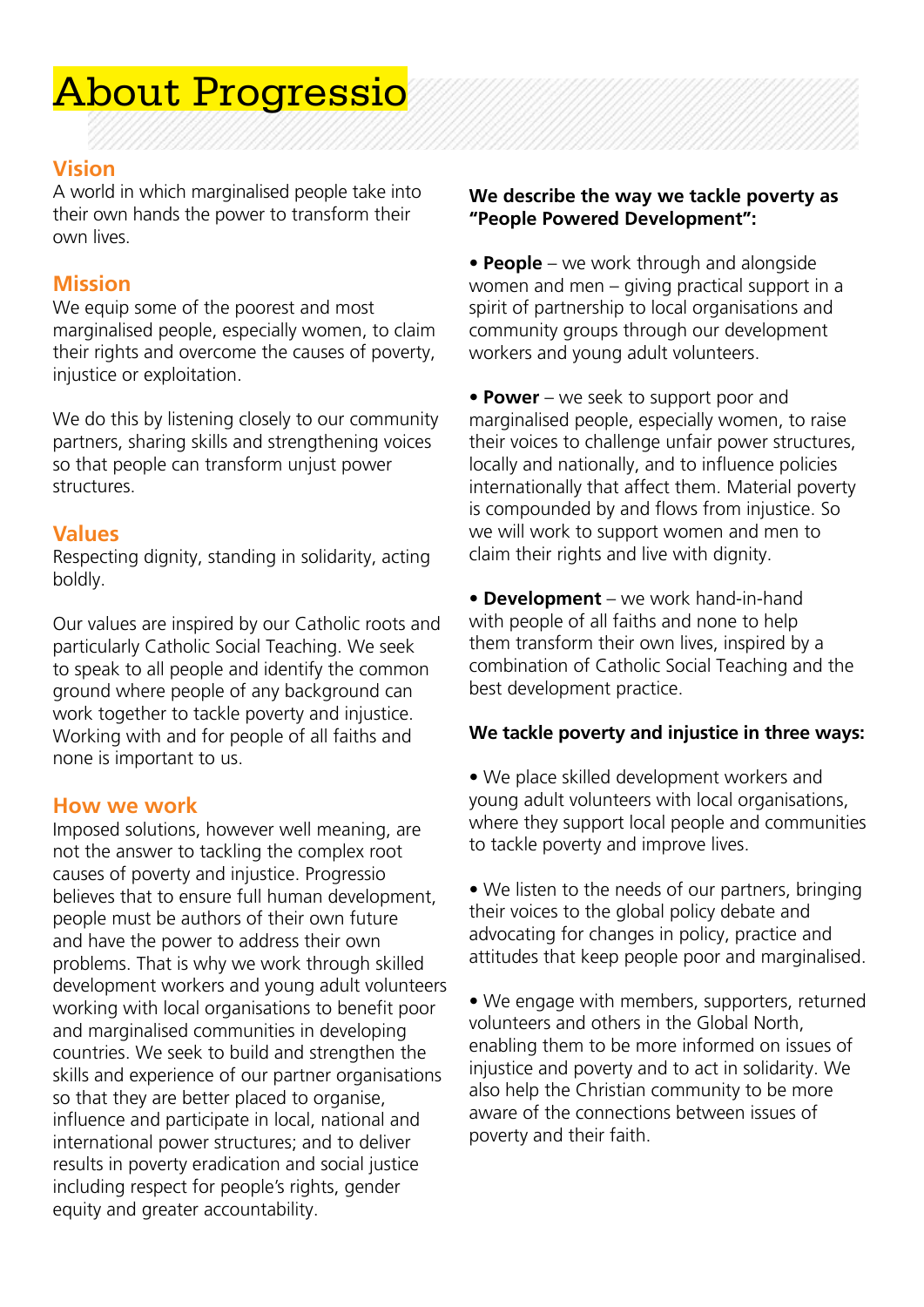# **Our charitable aims**

Progressio's purposes as set out in the Memorandum and Articles of Association include the objectives:

- Relieving poverty, sickness and distress around the world;
- Promoting public education and research on the nature, causes and effects of poverty;
- Promoting Christian or moral consideration of these issues;
- Promoting a greater understanding of the contribution of faith-based groups to development and international affairs;
- Encouraging faith reflection by Catholics and others on development issues;
- Fostering tolerance and respect between different faith groups working together to tackle poverty, inequity, sickness and distress.

# **Making sure our aims and public benefit requirements are met**

The trustees have taken account of the statutory reporting duty to illustrate how the activities of Progressio meet the legal public benefit requirement. We have noted the guidance from the Charity Commission when reviewing the activities of the past year. This report highlights some ways in which we fulfil our mission and bring benefits to:

- Individuals and communities living in poverty in the countries where we work around the world, regardless of race, religion, gender or sexual orientation;
- People in churches and communities in the UK who are concerned about global poverty and justice issues while seeking for ways to be more informed about or take action on those issues.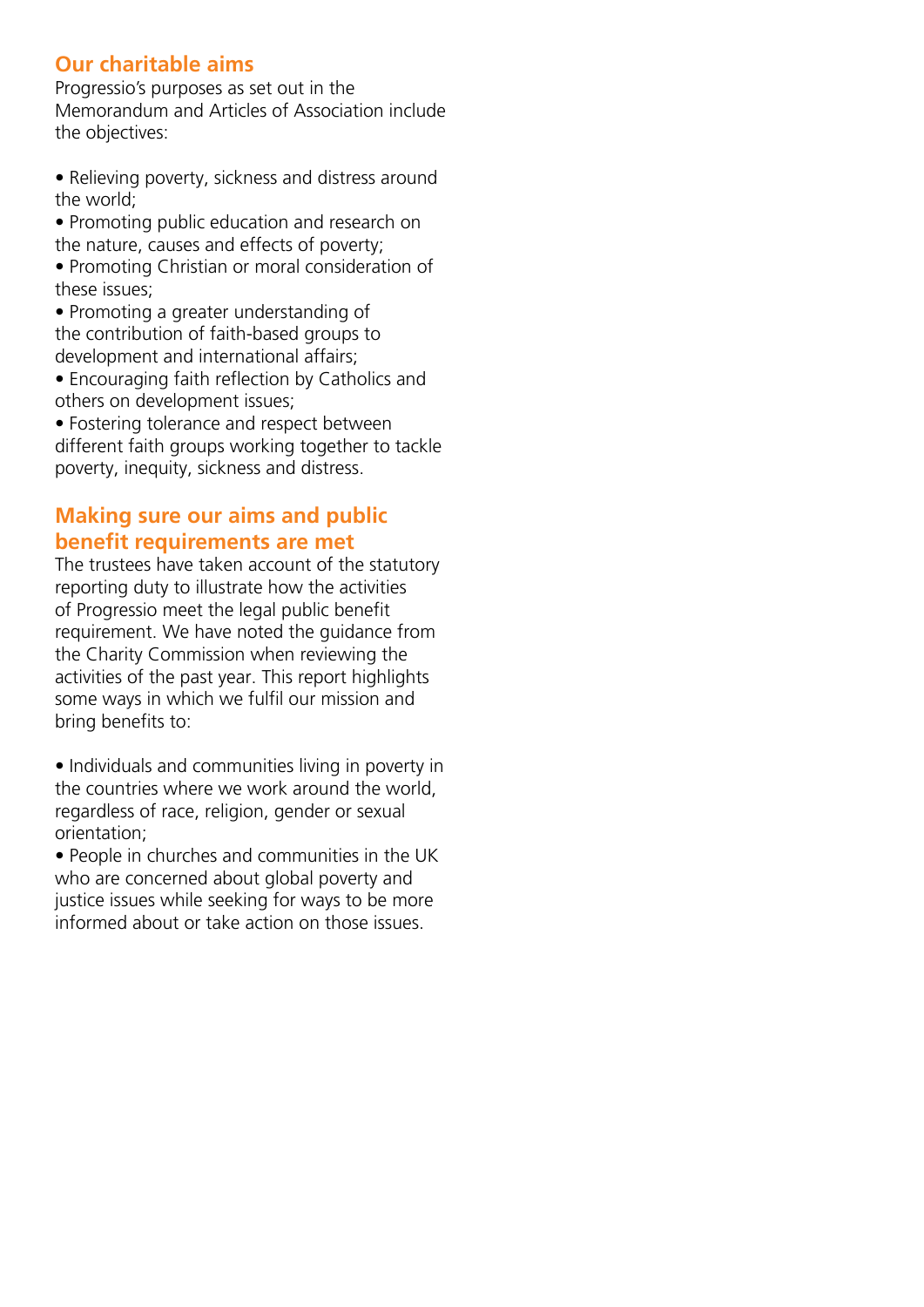Progressio's achievements and performance

The nature of our work – building the skills, capacity and confidence of local people and organisations – is not as easy to quantify as building hospitals or digging wells. Yet the impact of this people-centred approach is clear from the illustrations given below. When people have the skills to bring about change for themselves, they make a sustainable difference that will last long after the development workers and volunteers have fulfilled their roles.

Over the course of the financial year, Progressio development workers in our programme countries directly supported 20,139 people (10,125 women and 10,014 men) through 94 partner organisations. In addition our ICS young adult volunteer programmes supported thousands of other people through our work alongside 14 local partner organisations. We do not as yet collect data on numbers of beneficiaries from ICS but three ICS projects in Malawi directly benefited over 10,000 people.

More than 1,130,000 people have indirectly benefited from our development workers' programmes. For example people equipped with skills from our development workers' training have helped their families or others in the community. Others have benefited indirectly from national and international policy change. In addition our ICS programme indirectly benefited many thousands of other people - for example one Malawi ICS project reached over 300,000 with HIV and AIDS awareness messages via a regional radio campaign.1

Progressio's work has focused on three main programme areas together with policy, advocacy and campaigns work to support long-term policy change. In addition we continually strive to improve our organisational effectiveness.

# 1. Participation and effective governance

We believe that in order to reduce their poverty, poor and marginalised people, especially women, need to have a greater influence on decisions and policies that affect their lives. Women, who are often the most marginalised, are at the heart of this work. Effective participation underpins all of Progressio's work.

We take a two-pronged approach:

First, we develop partnerships with local groups, networks and organisations and connect them with our professional development workers, over 90% of whom are recruited from the Global South. Development workers bring skills and practical support, and help our partners in six countries to empower local people to bring about changes to their own lives, and to find ways they can influence local policies and practices to make a positive difference to the way of life of the whole community. Our young adult volunteers from the UK and from the local country under the ICS programme operate in five countries (two countries where ICS volunteers and development workers work together and three where ICS works alone).

Secondly, we conduct research and analysis of international policy issues that contribute to the causes of poverty and marginalisation. We bring the voices of grassroots communities to decisionmaking processes, and we campaign to influence policy at national and international levels.

# **What have we achieved this year?**

Progressio's work building effective civil society participation has supported 4,341 people. This includes those who have been supported, coached or received specialised training within partner organisations and people who participated in training or capacity-building workshops. Our work across the nine countries in 2014/15 is broad and varied and includes, for

<sup>1</sup> We have changed our monitoring process to ensure we do not double count beneficiaries across two reporting periods. This means the figure this year is substantially lower than last year, but is much more robust. We do not collect data about beneficiary numbers from our ICS programme.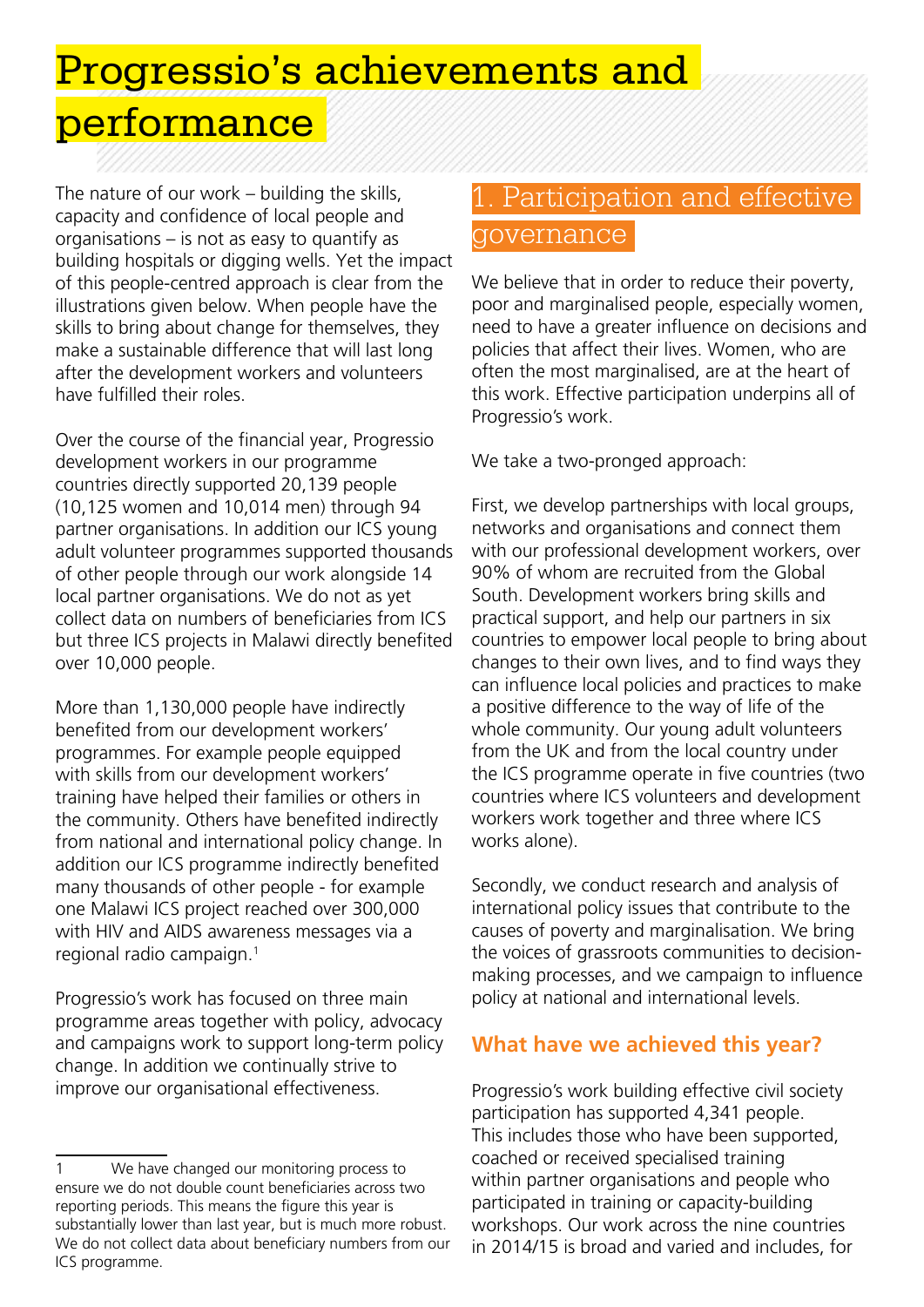whereby the community has a say in how government budgets are spent and support for greater participation of women in decisionmaking. Alongside this work, our ICS young adult volunteers supported further work at grassroots level in five countries.

# 2. Effective responses to HIV and AIDS

Progressio has been working on this issue for many years. HIV and AIDS is not just a health issue, but also one of the world's biggest challenges to development. Those who are poorest are disproportionately affected by the disease, while the high and growing prevalence among women and girls represents a global 'feminisation' of HIV and AIDS. Our goal for tackling HIV is to seek an effective and appropriate response in policy and practice from communities, faith leaders, civil society and governments. This will result in lower prevalence rates, greater access to treatment and removal of stigma and discrimination against women, men and children living with or affected by HIV and AIDS.

# **What have we achieved this year?**

Progressio's work on HIV and AIDS has directly benefited 10,477 people and includes supporting greater awareness of HIV and AIDS and the reduction of stigma. Alongside this work, our ICS young adult volunteers supported further work at grassroots level in five countries.

# 3. Towards a sustainable environment

# **What have we achieved this year?**

Poor communities are at the sharp end of climate change that threatens their already fragile livelihoods. Drought and deluge combine to damage the soils and destroy harvests among small farmers whose small-holdings are often restricted to the least fertile soils. Progressio has supported small farmers with training in agroecology so that they find affordable and sustainable ways of countering climate change, for example planting hedgerows from locally

available tree species that protect from heavy rains and wind to improve yields.

Progressio's work on sustainable environment has directly benefited 5,321 people. It encompasses a wide range of activities designed to support partners to reduce poverty while ensuring a sustainable environment, such as training farmers to use agro-ecological techniques and supporting integrated water resource management that harnesses precious rainfall to boost yields. Alongside this work our ICS young adult volunteers supported further efforts at grassroots level in five countries.

# 4. Changing unfair policies and practice

We seek to strengthen the skills of our partner organisations so that they are better placed to organise, influence and participate in local, national and international power structures. This can lead to concrete improvements in poverty eradication and social justice including improved livelihoods, respect for people's rights, gender equity and greater accountability. Our expert international policy team also strengthen poor communities' voices in international policy decisions that affect their lives.

# **What have we achieved this year?**

We believe that poverty can only be tackled for the long term if there are changes in unjust power structures and policies. As well as our direct work supporting local civil society to influence change in the Global South, Progressio works on international issues in two ways.

First, we help people in the South to get their voices heard among UK, EU and UN policy makers and influencers. We do this indirectly through Progressio's publications and policy briefings, where Southern people's experiences are central. For example, 87% of the blogs on our website are written by or feature people from the Global South, sharing their perspectives on the issues they face.

Second, we help our partners to make their voices heard. For example, one of our partners, Abigail Matsvai from the Zimbabwe Women's Lawyers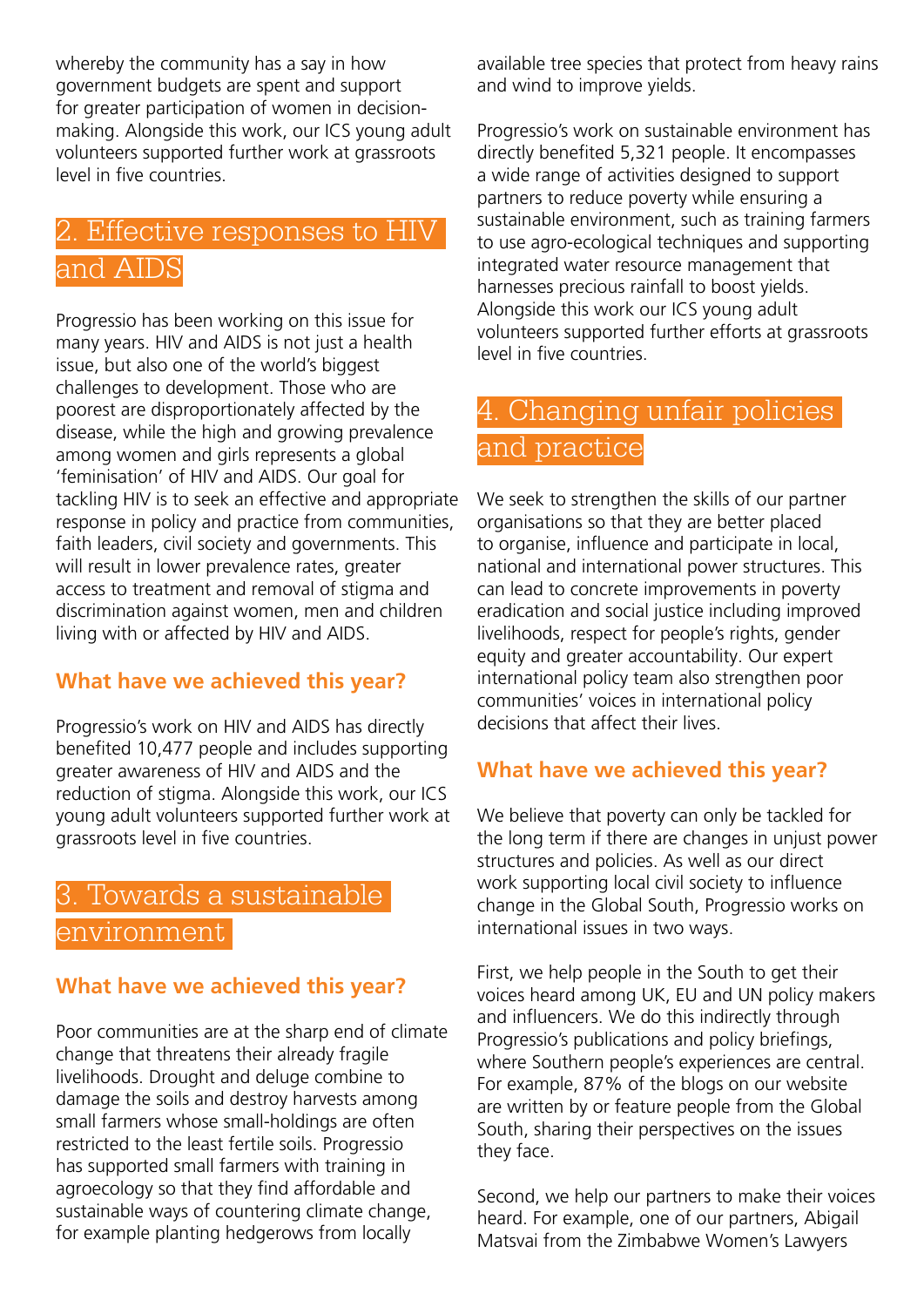Association, joined Progressio's panel of women speakers at the 2015 UN Commission on the Status of Women in New York, where she helped to raise women's rights issues alongside UN, government and civil society leaders.

Third, we work to increase understanding of poverty and its underlying causes and to inspire our supporters to campaign and lobby with us to change the unfair policies that keep people poor.

Progressio has continued to make our mark in the coalitions of which we are part. We were a prominent member of the Turn up Save Lives campaign which advocated for a 0.7% aid commitment to be enshrined into UK law. Our supporters were committed to the cause, with over 400 of them contacting their MPs asking them to attend the readings that eventually resulted in a campaign win.

As part of the climate coalition, we were able to get our supporters involved with sending David Cameron to the EU2030 climate conference with a strong mandate for leadership; over 300 supporters lobbied the Prime Minister to ensure he fought for the best possible deal in Europe. We were part of a petition handed in to Parliament, with Christian Aid and WWF. Finally, as part of the Action/2015 coalition, we have been able to amplify the work of Progressio and voices of the grassroots communities we work with to build momentum for improved UN Sustainable Development Goals in the run up to the United National General Assembly UNGA working alongside all the agencies involved. In total our supporters took 2,289 awareness-raising actions, including attending events, lobbying MPs and signing petitions.

Our website is a key lobbying and campaigning tool, enabling us to inform and inspire visitors on a wide range of issues, and to reach supporters quickly with urgent mailings or campaigns. In 2014/15, 175,065 people visited our website, a significant increase on last year.

# 5. Improving the

# organisation's effectiveness

To support the achievement of these programme objectives, and to operate as effectively as it

can, the strategic framework highlights 12 organisational objectives. The trustees receive reports on progress against these objectives in their quarterly board meetings.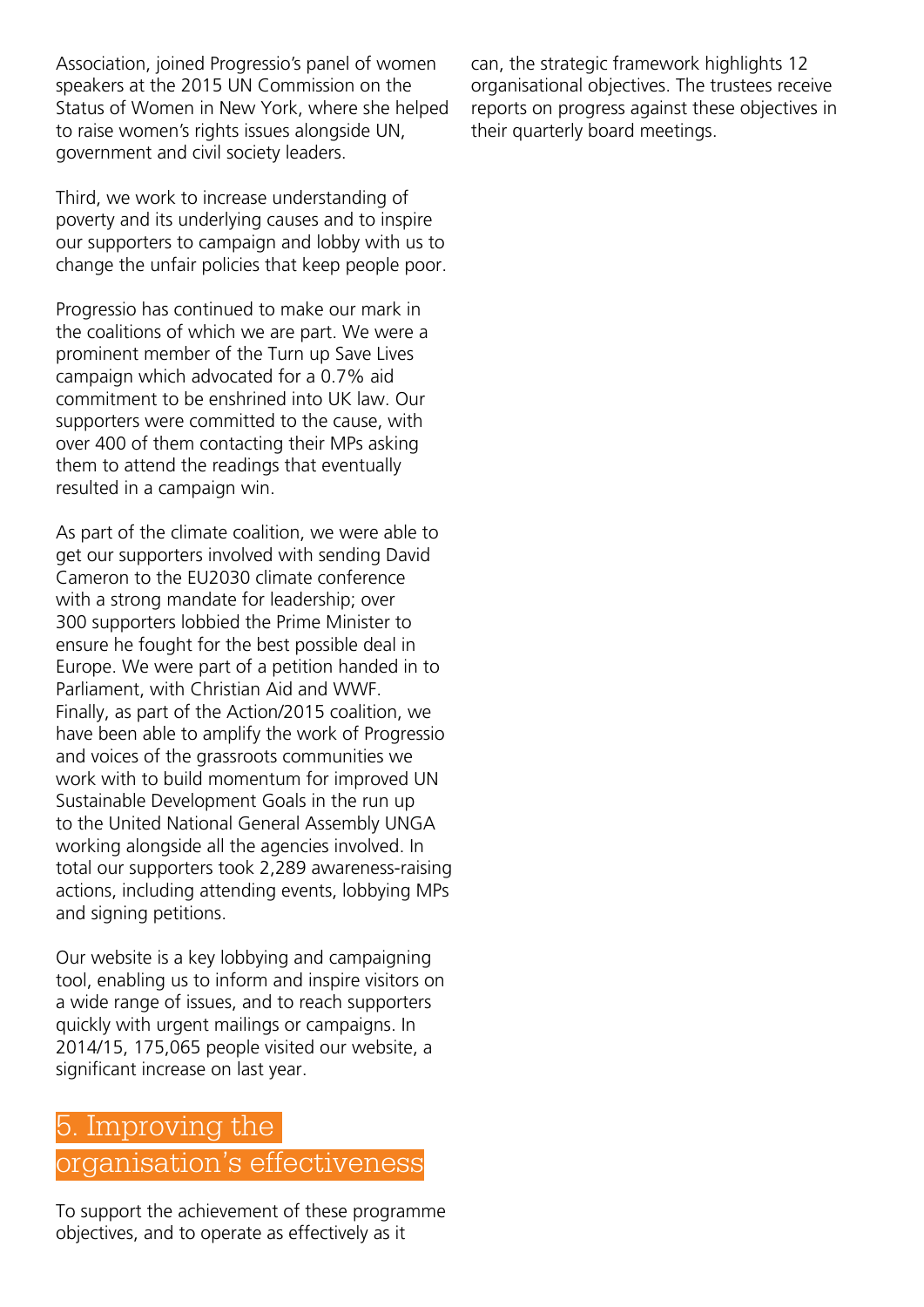# Financial review

# **Full financial statements for the year ended 31 March 2015 are appended to this report.**

Progressio is deeply grateful to all our funders and supporters, small and large, for their ongoing commitment to us, without which none of our work would happen.

Given the difficulties faced by the third sector in general, Progressio's year-end position is good.

Overall income for the year is £5,757,985, slightly up from £5,727,671 in the previous year. The main unrestricted and flexible funding grant continues to be the Department for International Development (DFID) Programme Partnership Arrangement, at £2,025,015, which has been further extended until December 2016.

We received £3.6 million in restricted grants and service delivery contracts, including £2,247,246 from Voluntary Service Overseas (for the ICS programme); £247,230 from Small Voluntary Contributions and Donations; £145,607 from the Global Fund; £7,708 from Comic Relief; £80,307 from United Nations Office for the Coordination of Humanitarian Affairs; £315,462 from Big Lottery Fund; £103,527 from the European Union; £71,811 from British Embassy Small Grants and £81,650 from Multi Partner Trust Fund.

No income was received from legacies this year. Membership and donations from individuals amount to £147,695, a small increase on the previous year. We have invested in new strategically placed funding resources, especially during the upcoming celebration of our 75th anniversary to ensure that this key area of unrestricted income sees incremental growth year on year.

Overall expenditure for this year was £6,108,404, compared to £6,015,546 in 2013/14. 94% of our expenditure was on our charitable objectives (an increase on last year's figure); 5% on fundraising and publicity and 1% on governance. We are delighted to report that activity was of high

quality and our output fulfilled all our contractual obligations to external funders. We were able to do this in the context of challenges faced over the past year such as working in fragile states where continuing uncertainty can threaten delivery. Over the year, we delivered on the bulk of our development worker targets in our power purchase agreement log-frame and, for strategic reasons, completed our programme in Timor-Leste during the early part of the financial year and have now ceased operations.

We have an overall deficit of (£350,419) for the year, made up of a surplus in unrestricted income of £43,606 and a decrease in the movement of our restricted funds held of (£394,025) having expended previous year's restricted funds held for our charitable activities in the year. This is an excellent financial year-end position that was anticipated and planned for by the Board of Trustees, especially given the continuing economic uncertainty and the challenges of securing new income from both unrestricted and restricted funds. We continue to strive for a good balance of both. The year-end figures show that we have increased our unrestricted reserves by £43,606, which is deemed prudent during these difficult economic times over the last period, a situation which is expected to continue. Our restricted funds have decreased in the year by £394,025 due to the delivery of direct programme activity relating to funds held from the previous financial year.

#### **Cash flow management**

We have had no issues during the year and we continue to monitor this area carefully to ensure appropriate action is taken early if any issues arise. We closely review our incoming and outgoing funds on a monthly basis to ensure that any unforeseen circumstances are handled swiftly.

### **• The donor profile, fundraising and business development**

The diversification of Progressio's income sources is pivotal to our organisational strategy moving forward. Fundraising from the public is being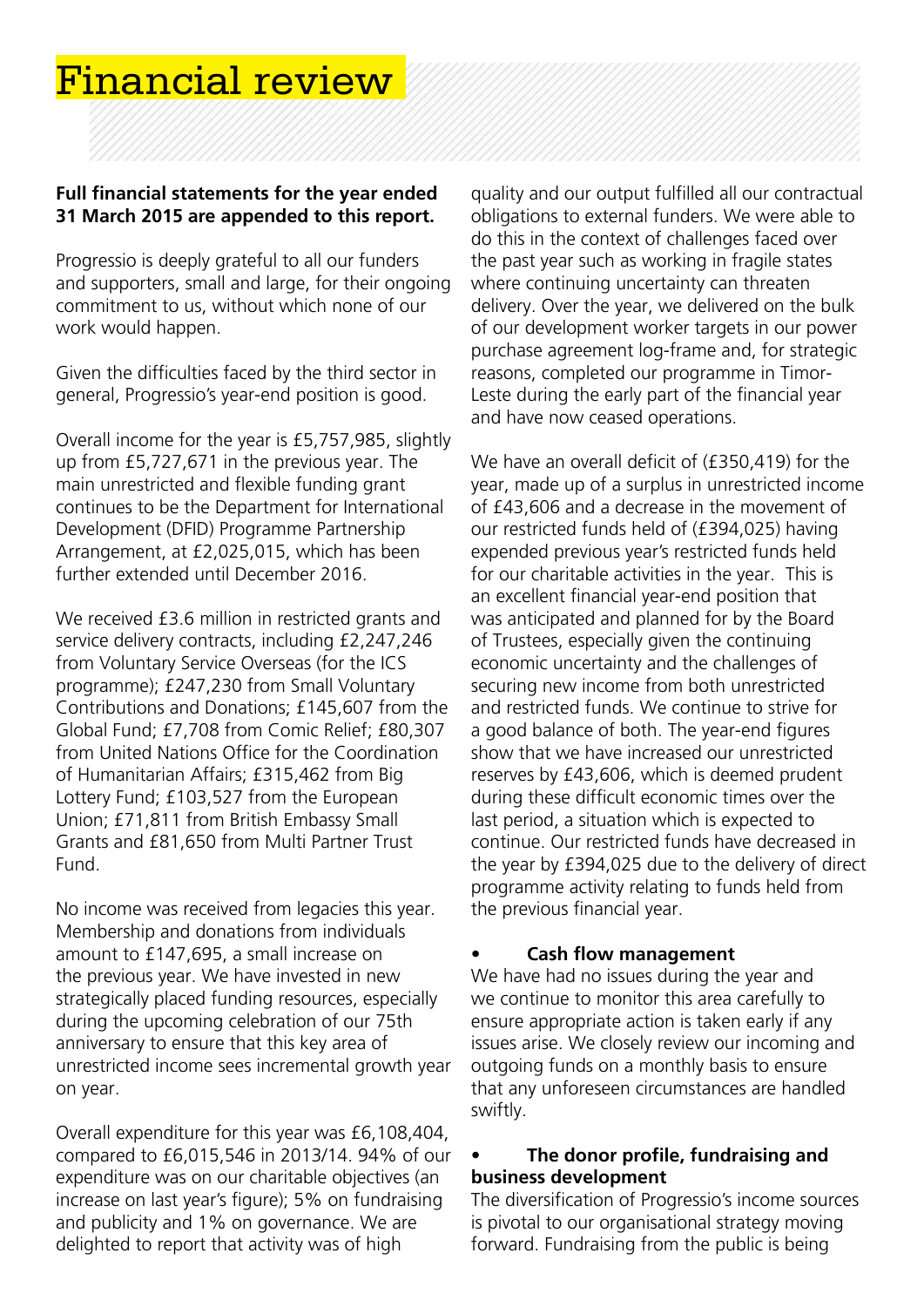systematically developed to engage more people. We have implemented new financial guidelines with a view to greater cost recovery to maximise each specific project towards a full cost-recovery model. We are working closely with donors, other international NGOs and local partners to take a thorough examination of our own costrecovery mechanisms and are seeking to improve this further in the year ahead as the funding climate continues to be very challenging. For the longer-term financial stability of both Progressio and our partners, we have developed our work on new income sources through exploring major donor potential and will continue to work towards initiatives that improve our profile and income portfolio.

# **• Reserves policy**

The trustees have examined the charity's requirements for reserves in the light of the main risks to the organisation, and have established a policy whereby the current target for unrestricted funds not committed or invested in tangible fixed assets held by the charity should be a minimum of four months of expenditure.

Progressio strives to balance the priorities of enabling the organisation to grow and maintaining a necessary level of reserve in order to fulfil contractual obligations. The trustees are pleased with the level of unrestricted reserves taking into account the continuing challenges of the current economic climate. The level of reserves is reviewed by the Board on an annual basis taking into account risks, liabilities and contractual requirements.

#### **• Risk management**

An annual risk appraisal is submitted to the Board and the register of risks is reviewed and updated each year. Risk analysis is central to management decision making. Risk assessments are part of the ongoing project cycle and the Leadership Team regularly reviews risk at its meetings. The Board is confident that, where necessary, procedures are put in place to mitigate the risks that Progressio might face.

There is a regular programme of internal and external audits that identify risks, assess systems and ensure checks and balances are in place and in the year we have no reported instances of any issues in this area.

### **• Investment policy**

Clear calculations have been made on the organisation's contractual liabilities and the reserves level covers these with only a small amount of excess allowing maximum expenditure on charitable activities. Therefore the priority for the trustees is to invest the reserves in a low risk context. In the light of the banking crisis, the trustees and Finance Director are only too aware of the importance of maintaining a low level of risk rather than seeking high financial gain. Progressio therefore looks to invest our funds in short-term secure deposits of up to six months with availability of instant access where deemed appropriate. Progressio also has small balances in both US Dollars and Euros to cover forecast expenditure from restricted external donor funding. The trustees have agreed that the key areas of our low risk Investment Policy have been met during the last year and have agreed no changes in the coming year ahead.

# **Structure and governance**

Progressio is a medium-sized organisation with (at 31 March 2015) 78 employees, 28 full-time equivalent staff in London and 50 in our country offices. It should be noted that this number includes security staff in certain countries, who are essential for risk management.

Our sister agency Progressio Ireland unfortunately was unable to secure sufficient funding to continue and closed in 2014. As had been planned, in Central America, we scaled back support for Progressio Latina, a social enterprise seeking to continue people powered development alongside our vibrant ICS programme in the region.

# **Staff and management**

Staff report to the Board of Trustees. Delegated authorities to the staff are in writing and reviewed periodically. A Leadership Team leads the staff. The team reports to the Board quarterly and works closely with relevant subcommittees.

The Chair of the Board line manages the Chief Executive and provides support, guidance and performance review. The Director of Finance and Administration works closely with the Treasurer and the Finance and Audit Committee.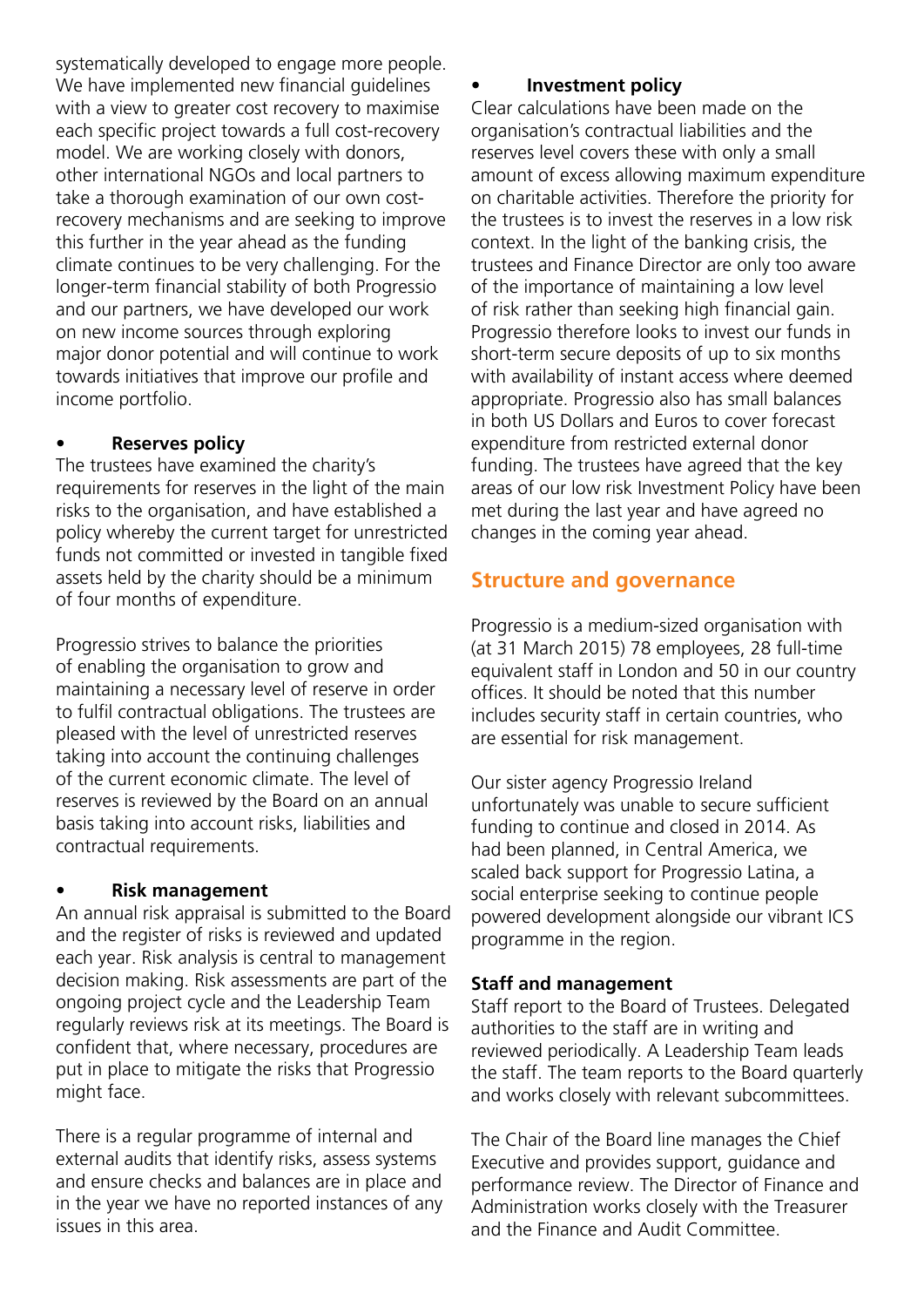and the Finance and Audit Committee.

The Leadership Team is made up of the Chief Executive, Director of International Programmes, Director of Finance and Administration, Head of Policy and Director of Public Engagement (who left in December 2014).

The Director of International Programmes manages the country-based staff through subregional managers and country representatives. They are responsible for project and development worker assessments, reviews, placements and recruitment, as well as liaison, networking and reporting. They also manage and work closely with the country-based Programme Funding Officers, who assist in the development of projects and finding funding.

Progressio is committed to close and respectful working relationships with partners overseas and with beneficiaries. The country offices have advisory reference groups that include representatives of local organisations and communities.

### **Board of Trustees**

The Board of Trustees has the main governance role in Progressio. On 31 March 2015 there were seven members of the Board of Trustees, and three co-opted members (the constitution requires between eight and 14).

# **Recruitment and Trustees**

Board members serve a period of time in line with written documentation. Board members can serve up to a maximum of seven years (12 years if taking on an officer's role) and they are elected or re-elected by the membership at the AGM periodically.

Trustees are nominated to the membership at the AGM by the Board, but trusteeship is open to anyone, in line with a written policy on trustee recruitment. The Chair and any two other Board members must be Catholic. As well as receiving information about Progressio's work and policies and the NCVO 'Good Trustee Guide', trustees have a thorough induction process with Board and staff members.

There are two sub-committees that have terms of reference and report to the main Board at

quarterly meetings.

During the year, the Board recruited five new trustees as part of succession planning and skills renewal. The Finance and Audit Committee is responsible for overseeing the financial security of Progressio, including fundraising. The Officers Committee is responsible for handling any issues of concern to the Board between Board meetings. 'Link' trustees have been appointed, and both programmes and fundraising have their own link trustee to work as an interface with the Board, getting more detail and information on their area than is normally possible in a trustee meeting.

### **Board meetings**

The Board usually holds four meetings a year plus an Away Day jointly with the Leadership Team. This year, the day focused on the new strategy and income generating.

As well as the sub-committees, Board members are encouraged to engage with Progressio's work through Reference Groups. This year, travel abroad by Board members was limited to financial audits because of cost limitations, although we hope to enable more Board members to experience first-hand Progressio's programmatic work.

# **Membership**

Another vital part of our governance, and essential to our achievements, is the wider membership. There are around 2,500 members and supporters who are active in supporting our work and campaigns. Some of these are legal members of the Company who have a key decision-making role at the AGM, responsible for the governance measures of electing the trustees, ratifying the Chair, approving the annual report and accounts, and appointing the auditors. In 2014 we held an event, called "Joining the Generations for People Powered Development" that brought together Progressio young adult ICS volunteers and an experienced development worker for a well-attended panel discussion chaired and creative drama to highlight social justice issues in post conflict settings.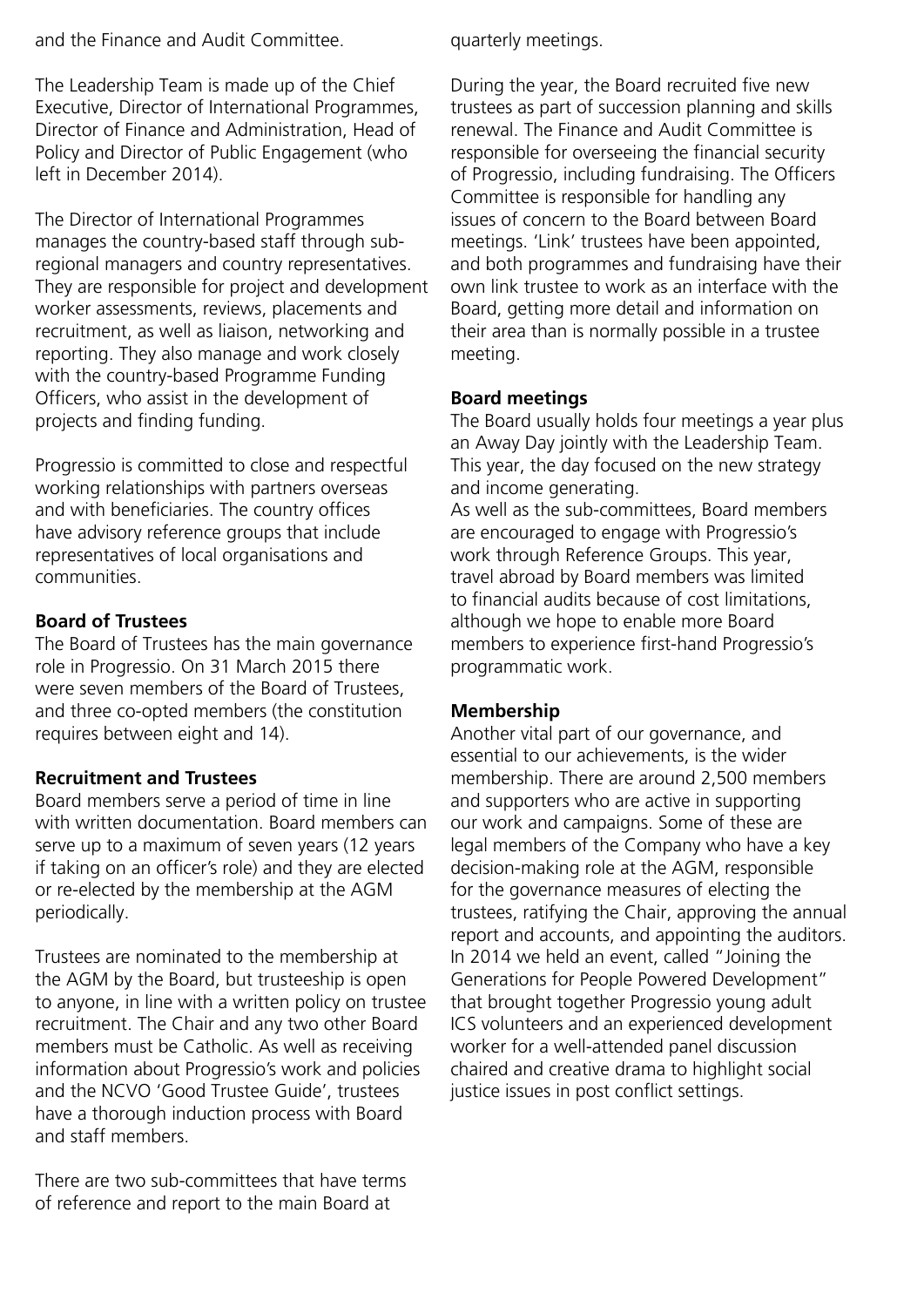# Progressio's new people-led strategy 2015-18

As the global community enters 2015 there are some notable post-Millennium successes lifting millions out of poverty, but these are mostly in more stable countries. There are special challenges facing 'fragile and conflict-affected states' such as Yemen, Somaliland and Zimbabwe which appear stuck or are even going backwards (see table below). In these countries gender inequality and violence against women and girls are at their worst.



Focusing on fragile states, a new people-led strategy is needed that:

• Has the active participation of and is led by local citizens and civil society organisations (people-led)

- Seeks to address the complex root causes of poverty and injustice, addressing unfair power structures
- Is tailored to each country's specific needs

• Has a special focus on women's rights and equity

Progressio has a unique heritage and longstanding successful specialist experience in support of civil society organisations pursuing

**"Women previously could not speak during public meetings but now they can speak […] one woman asked the representatives from the Ministry of Health why it took them long to attend to patients at the local clinic."** - A woman member of a new Parish Advocacy Committee, pushing for improved health care in St Pius Donga, Zimbabwe following Progressio and CCJP training in Action for Better Governance.

people-led solutions to transform unfair power structures in the face of some of the most challenging obstacles in the world.

This positions Progressio well to make a substantial contribution in the fragile countries where we work and indeed beyond. Our skill-sharing, young adult volunteering and international policy approach builds on local people's and especially women's capacity and strengthens their voices so they can achieve lasting change for themselves and their whole community.

These are crucial years for the people of fragile states to begin to turn the corner. Progressio works alongside some of the world's poorest and most marginalised people and their organisations who are seeking to transform their own lives. These people are resilient, courageous, resourceful, innovative, and are often making remarkable progress in the face of formidable odds. But alone, they are unlikely to achieve the transformation that is needed. Progressio is committed to work in partnership to strengthen their immensely challenging undertaking.

In response to marginalised people's changing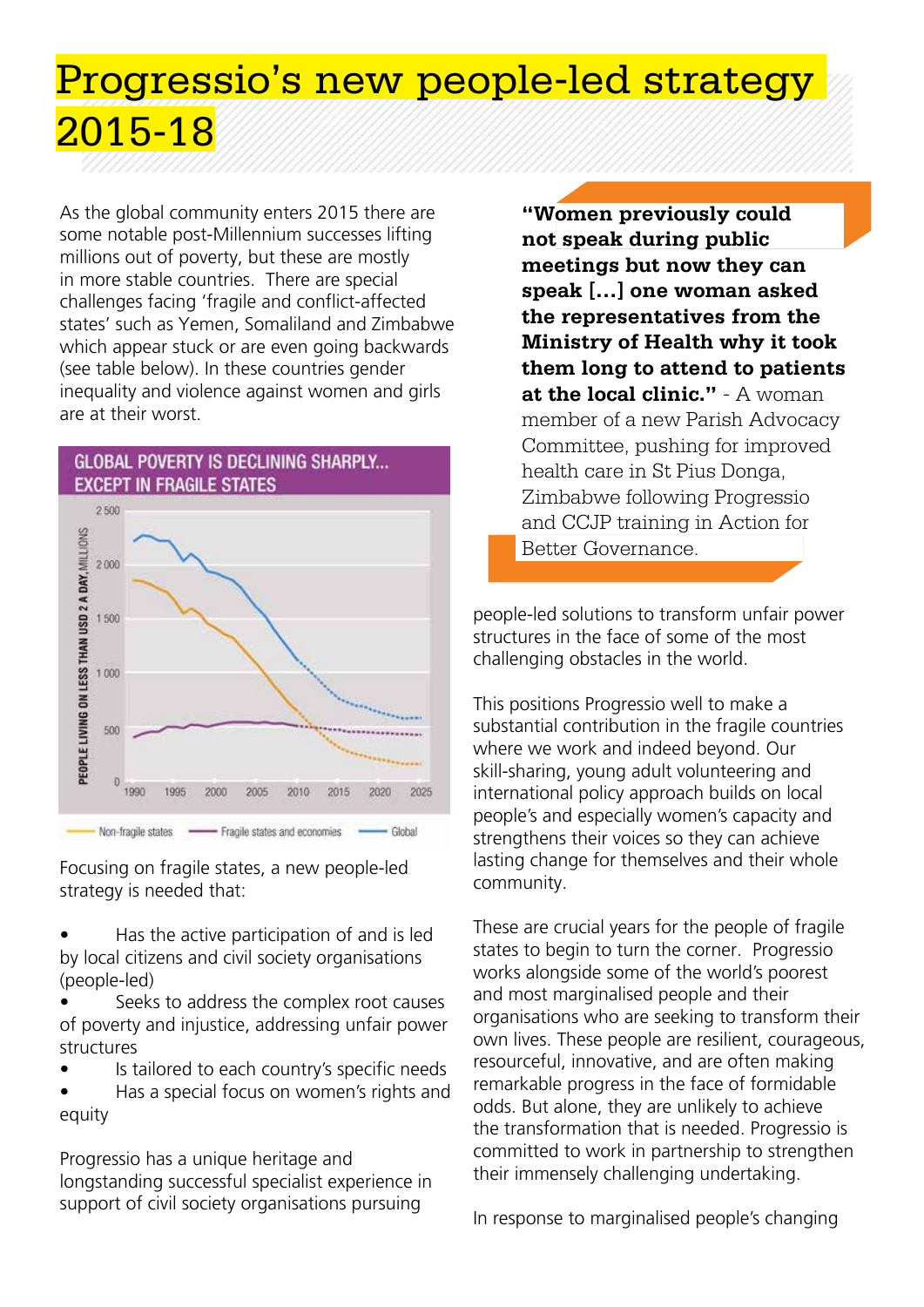needs and the shifting context in which we operate we have updated our vision mission and values (see 'About Progressio' page 4 above) and set a new strategic direction for 2015-18 building on our distinctive approach:

• **Rights-based approach to our work:** Human rights are an essential foundation for our development work. We also draw on Catholic Social Thinking that recognises the importance of human development and dignity of every person, working with people of all faiths and none.

• **Build capacity and share skills:**  strengthen Civil Society Organisations (CSOs) and governments to promote the rights of marginalised people, so these communities can engage effectively with institutions to effect change

• Support poor and marginalised people to have a stronger voice and bring their views to influence local, national and international decisions that affect their lives.

# **Our strategic direction includes:**

# **A tighter geographic focus**

Over the next three years Progressio will focus its resources and support on fewer countries where there is a high level of fragility. We will:

• Consolidate and expand our work in Yemen, Somaliland, Zimbabwe and Malawi.

• Complete our transition away from Dominican Republic and Haiti by end March 2016

• Gradually transition our ICS work away from Central America and expand ICS in Africa if we secure ICS2 funding for 2015-18

• Identify and possibly begin work in one or two other African countries near to existing programmes in 2017-18 where there is a high level of poverty and fragility where our work can contribute the most

# **New strategic goals with a tighter thematic focus**

# Theme 1: Participatory and Accountable Governance

# **Goal 1:**

Poor and marginalised people actively and effectively participate in and hold to account key institutions to enable them to be transparent, accountable and responsive to the needs of poor and marginalised groups.

. Progressio prioritises gender justice. Objective 1.1: Local, national and international governments and institutions (both formal and informal) are transparent, accountable and responsive to the needs of poor and marginalised groups and promote and practise gender justice Objective 1.2: In order to challenge unjust power structures for the realisation of people's rights and gender justice, CSOs are:

• Accountable

Better equipped to strengthen the voice and influencing skills of marginalised women and men

Stronger in their own direct influencing



# Theme 2: Women's rights

**Goal 2:** Women take decisions and have control over their sexual and reproductive health, live free from violence and harmful cultural practices.